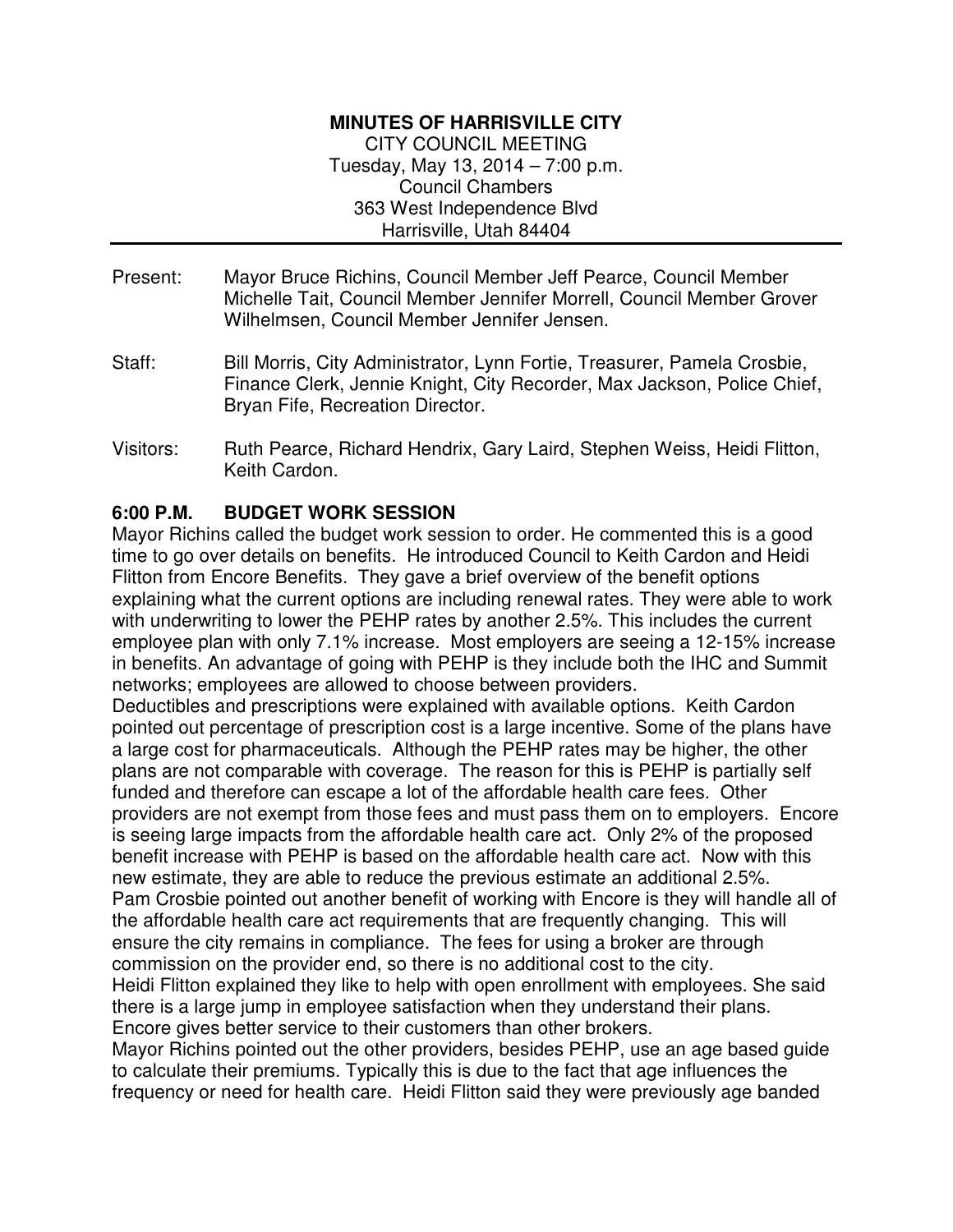with grouping of 20-25 and 25-30. Now it is based on exact age and will increase with premium renewals.

Keith Cardon explained there is not a lot of feedback on this because the affordable care act just went into effect in January 2014. The renewals rates will increase with employee, spouse, and dependant ages.

Mayor Richins mentioned Encore will broker the benefits yearly. They will provide all available options each year.

Council Member Morrell asked if we have brokered in the past. Pam Crosbie responded the Trust has brokered benefits in the past, although this is not their specialty. They specialize in risk management rates and coverage. Mayor Richins pointed out how the rates have decreased as the city has been shopping around. Council Member Tait said based on the effect to employees, she would like to receive some employee feedback. Bill Morris reported employees are comfortable with PEHP. Council Member Morrell was pleased with the positive effect of shopping around. Heidi Flitton said they will provide all of the information directly to employees during open enrollment. The employees can also call them directly for assistance with any issues including adding dependants. They talk directly with the carriers and therefore can get better rates. This makes things easier for the employees and their families. Pam Crosbie explained how the PEHP rates were decreased once Encore became an agent of record. They can now renew the enrollment with this lower rate. Council Member Tait asked when we hold open enrollment. Pam Crosbie responded open enrollment is being held now through July 1<sup>st</sup>.

Mayor Richins informed Council Benefit Solutions, another broker, was unable to provide the information in time.

Council Member Morrell asked if the Encore agreement is annual. Keith Cardon said this can be relinquished with a 30 day notice.

Max Jackson asked how the rates are reduced with a broker. Keith Cardon responded they have good relationships with the carriers.

Council Member Morrell asked for clarification on the prescription coverage noting the variance between coverage. She also stated the out of pocket maximum is significantly higher as well. Heidi Flitton said there are two important points to look at; rates and types of coverage with the benefits. She said if rates are the only consideration, Select Health is the lowest, but if you compare the size of the network, prescription coverage, and out of pocket deductibles, PEHP is the preferred option. She said PEHP has offered a great option to Harrisville City.

Mayor Richins asked if other cities are covering 100% contribution for employee benefits. Heidi Flitton responded most cities are 90/10 or 80/20. They currently have a few other cities looking to reduce the employer contribution. Keith Cardon pointed out the fine balance as city employees are able to shop around and move between cities to get better benefits.

Council Member Tait asked what the next step for Council to take is. Mayor Richins asked Council to digest this information and make a final decision at a later date. Contact information for the Encore Representatives was distributed. Keith Cardon thanked Council for the opportunity to present directly to them. They insure several cities and other like entities.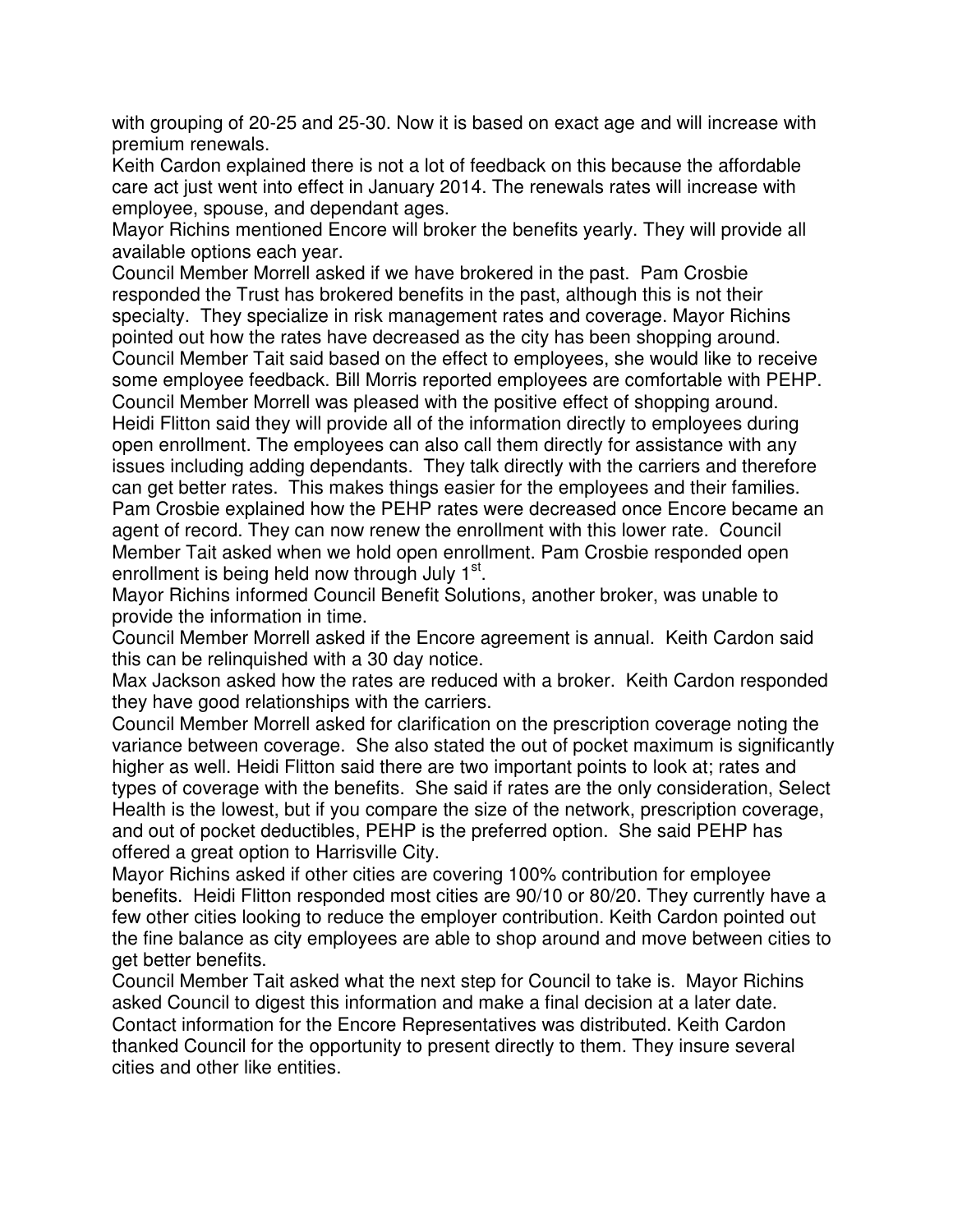Bill Morris recommended Council approve the tentative budget tonight not withstanding these benefit rates will go down.

Lynn Fortie informed Council of the changes included in the new budget draft. He pointed out the second draft included the salary adjustment for two employees. This is currently included in this draft as well, but he wanted to make sure Council is aware. He defined the benefit spreadsheet and noted this will now need updating. When reviewing the sewer service fees, number of units versus the price, the history looked too high. This is an enterprise fund so this was scaled back slightly to reflect more of the historic trend.

Mayor and Council gave discussion on the proposed Recycling interlocal agreement with Weber County. Bill Morris pointed out this is a minimal amount. Mayor Richins said this will actually decrease with the new proposal if we recycle.

Lynn Fortie reminded Council there is a 1.5% COLA adjustment included, health insurance will now be reduced, retirement rates are slightly higher, no new positions have been added, and new vehicle purchases have been discussed. The new deficit total is \$38,051.

Council Member Morrell inquired if the compensation for garbage is still covering expenses. Mayor Richins responded the increase in fees established a few years ago is still covering the expenses.

Mayor Richins reminded Council the revenue received from building permits cannot be depended on in the future and encouraged Council to make the budget more sustainable on its own. Council Member Morrell asked what suggestions may help with this proposal. Mayor Richins just wanted to encourage Council to be aware.

Gene Bingham said the sales tax should go up now as well. Council Member Pearce said they need to be proactive about bringing in new businesses. They gave a brief discussion about the new Smith's in North Ogden. Mayor Richins informed Council the regular meeting agenda includes adopting the tentative budget and setting the public hearing for June 10, 2014.

Council Member Morrell asked about maximum rates on the communication taxes. Lynn Fortie said he will have to check. With a quick verbal review, he was able to determine the energy tax is at 6%, cable tv is 5%. Bill Morris implied if the other taxes are maxed out, likely the communication tax is as well.

Gene Bingham asked if the tentative budget is passed during the regular Council meeting, would all of the current proposals be included. Mayor Richins responded likely with further discussion.

Mayor Richins adjourned the budget work session at 6:45pm.

# **7:00 P.M. CITY COUNCIL MEETING**

## **1. Call to Order.**

Mayor Richins called the meeting to order and welcomed all visitors.

## **2. Opening Ceremony.**

Council Member Tait led the pledge of allegiance and conducted the opening ceremony.

## **3. Consent Items.**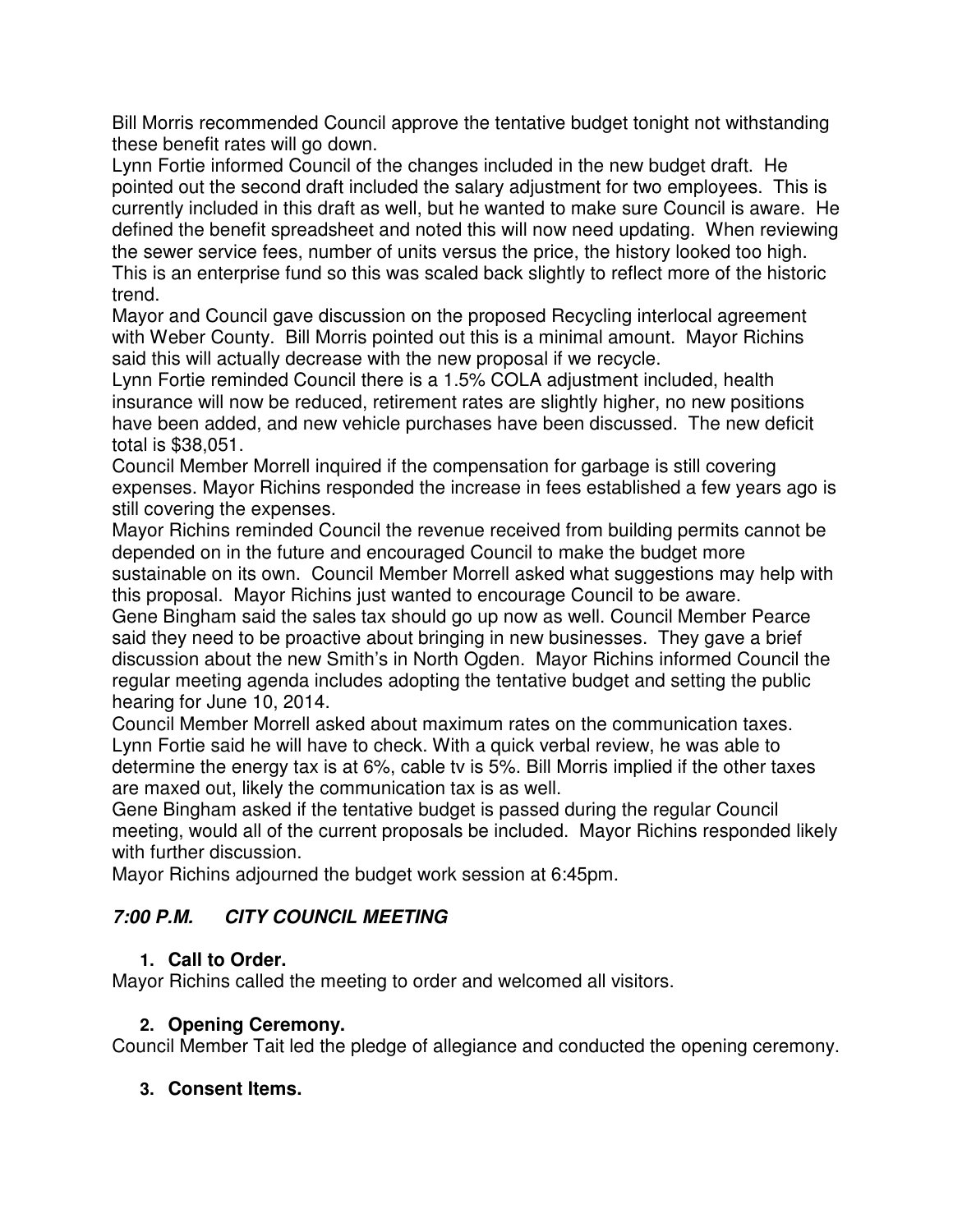**a.** Approve the minutes of April 22, 2014 as presented.

#### **MOTION: Council Member Pearce motioned to approve the minutes of April 22, 2014 as presented. Council Member Tait seconded the motion. All Council Members voted aye. Motion passed.**

## **4. Business Items.**

**a.** Discussion/possible action to approve Harrisville City Resolution 14-03 relating to Weber County Solid Waste Recycling.

Mayor Richins informed Council this presentation was given during a WACOG meeting regarding a good recycling incentive for us because we already have a program in place.

Gary Laird from Weber County gave a brief summary of the recycling program tipping fee history. Rates have varied from \$29.50-\$32. Since the implementation of the recycling program they would like to offset the fee for the cities that have recycling programs. This is based on 20% of the solid waste being recyclable. There will be an average of \$10 per ton incentive for recycling. He informed Council this incentive will offset the increase in rates. 45 days after the end of the quarter, they will pay 30% of the net proceeds. The solid waste is bailed and shipped to a recovery service. Depending on the tonnage, they charge about \$30 per ton. If they pay back 30% of the net, this is the roughly \$10 incentive paid back to the city for the recycling. This number will vary all the time based on how much recyclable solid waste is collected. They will also give an individual carriers incentive as well to cover the areas in Weber County who don't have a recycling program

Council Member Tait asked if Harrisville City's contribution of solid waste recyclables is currently upwards of the 20%. Mr. Laird said he thinks Harrisville is around 12% currently, but the incentive is based on the 20%. Council Member Pearce asked how they calculate out the incentive due to each participant. Mr. Laird said it's based on the amount weighed from each truck that comes through. They keep track of which pickup areas are covered by which truck.

Council Member Tait asked Mr. Laird for any suggestions on how to encourage residents to recycle. Mr. Laird responded they are currently working on implementing a campaign for helping individuals determine more easily the items that are recyclable. Currently this information is available on their website. Mr. Laird explained the national average between paper, plastic, and metal. A lot of these items aren't easily recycled; it helps when people are paying attention to what they are recycling.

Council Member Morrell asked if carriers will receive the incentive. Mr. Laird said some of the carriers who pickup in unincorporated Weber County will be eligible for the incentive and hopefully this will then pass down to the residents.

Council Member Morrell asked what the expectation for promotion is. Gary said to at least maintain the collection from the previous year. If it reduces past a certain amount the incentive will be reduced.

**MOTION: Council Member Wilhelmsen motioned to approve Harrisville City Resolution 14-03, relating to Weber County Solid Waste Recycling. Council Member Morrell seconded the motion. A Roll Call vote was taken.**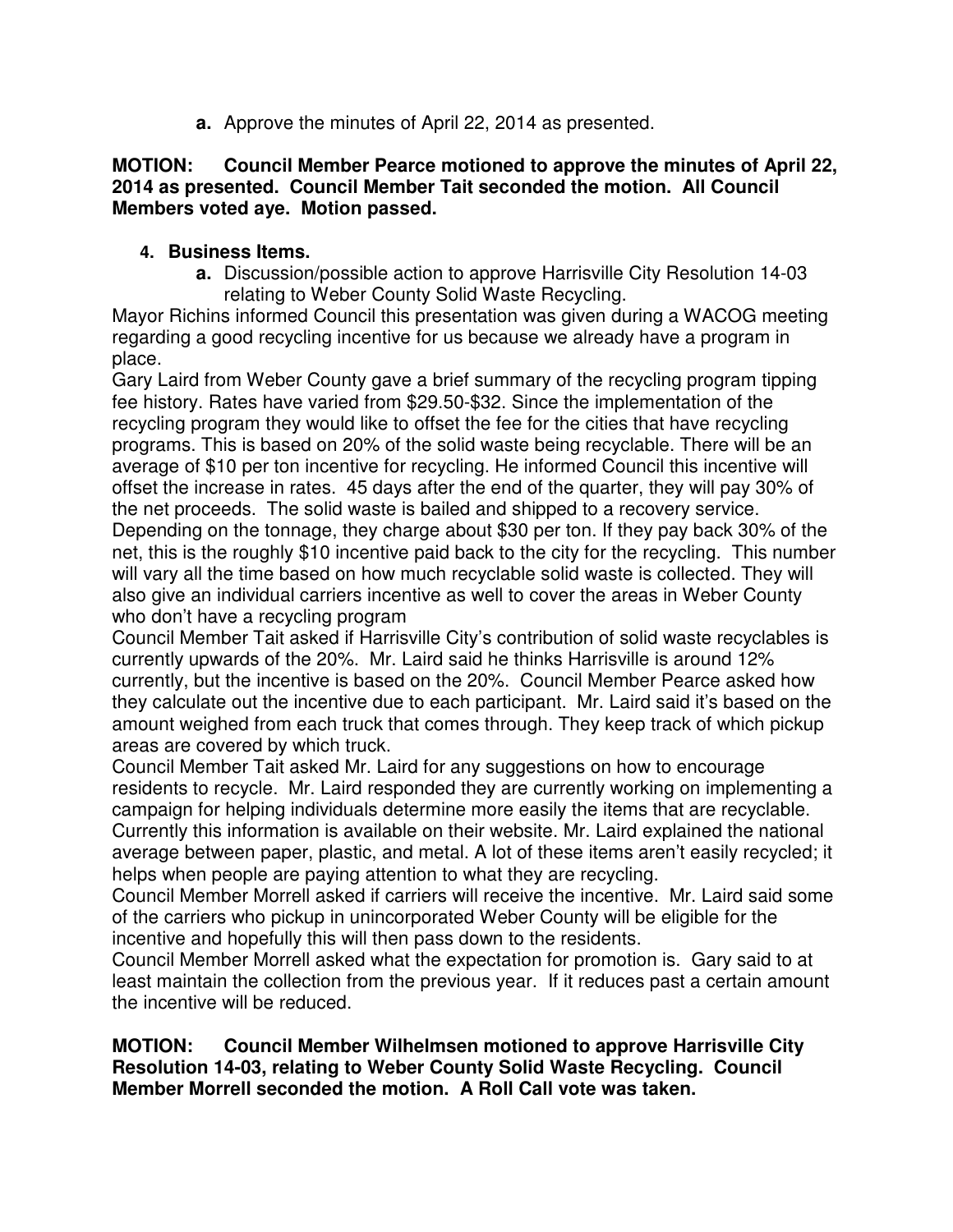| <b>Council Member Morrell</b>    | Yes |
|----------------------------------|-----|
| <b>Council Member Jensen</b>     | Yes |
| <b>Council Member Pearce</b>     | Yes |
| <b>Council Member Tait</b>       | Yes |
| <b>Council Member Wilhelmsen</b> | Yes |

#### **Motion passed 5-0.**

**b.** Discussion/action on Harrisville City Ordinance 465, adopting Public Works Standards and Technical Specification as promulgated by the City Engineer and Public Works Director.

Gene Bingham gave the specifications that are being updated in the public works standards. This includes specifications for transitioning street lights for better energy savings and a new fence standard. Staff thought with the new developments we should have appropriate standards in place. We currently have a high standard on fencing throughout the city. Some of the developer's are under this requirement and staff felt the standard can be reduced but should be defined and include where this is applicable. The new standard will ensure there will be no discrepancy of where to place the fence and what standard must be met. Although this is somewhat at the discretion of the planning commission and city council as well, this can now be promulgated so Council doesn't have to be approached about these minor issues. Every time the engineer is involved, it costs the city money. Council Member Pearce asked about the storm drain standard. Gene Bingham said this is supplementary information and is available on the website and no longer included. This information has not been part of the public works standard; this was included as a convenience to developers. The supplementary information does not have to be included. The subdivision ordinance is integrated with the public works standard but they work hand in hand as two separate documents. Council Member Morrell thanked Gene for his efforts and always considering the best interest of the city.

**MOTION: Council Member Morrell motioned to approve Harrisville City Ordinance 465, adopting Public Works Standards and Technical Specification as promulgated by the City Engineer and Public Works Director. Council Member Pearce seconded the motion. A Roll Call vote was taken.** 

| <b>Council Member Morrell</b>    | Yes |
|----------------------------------|-----|
| <b>Council Member Jensen</b>     | Yes |
| <b>Council Member Pearce</b>     | Yes |
| <b>Council Member Tait</b>       | Yes |
| <b>Council Member Wilhelmsen</b> | Yes |

#### **Motion passed 5-0.**

**c.** Discussion/action on Harrisville City Resolution 14-02, adopting the Municipal Wastewater Planning Program.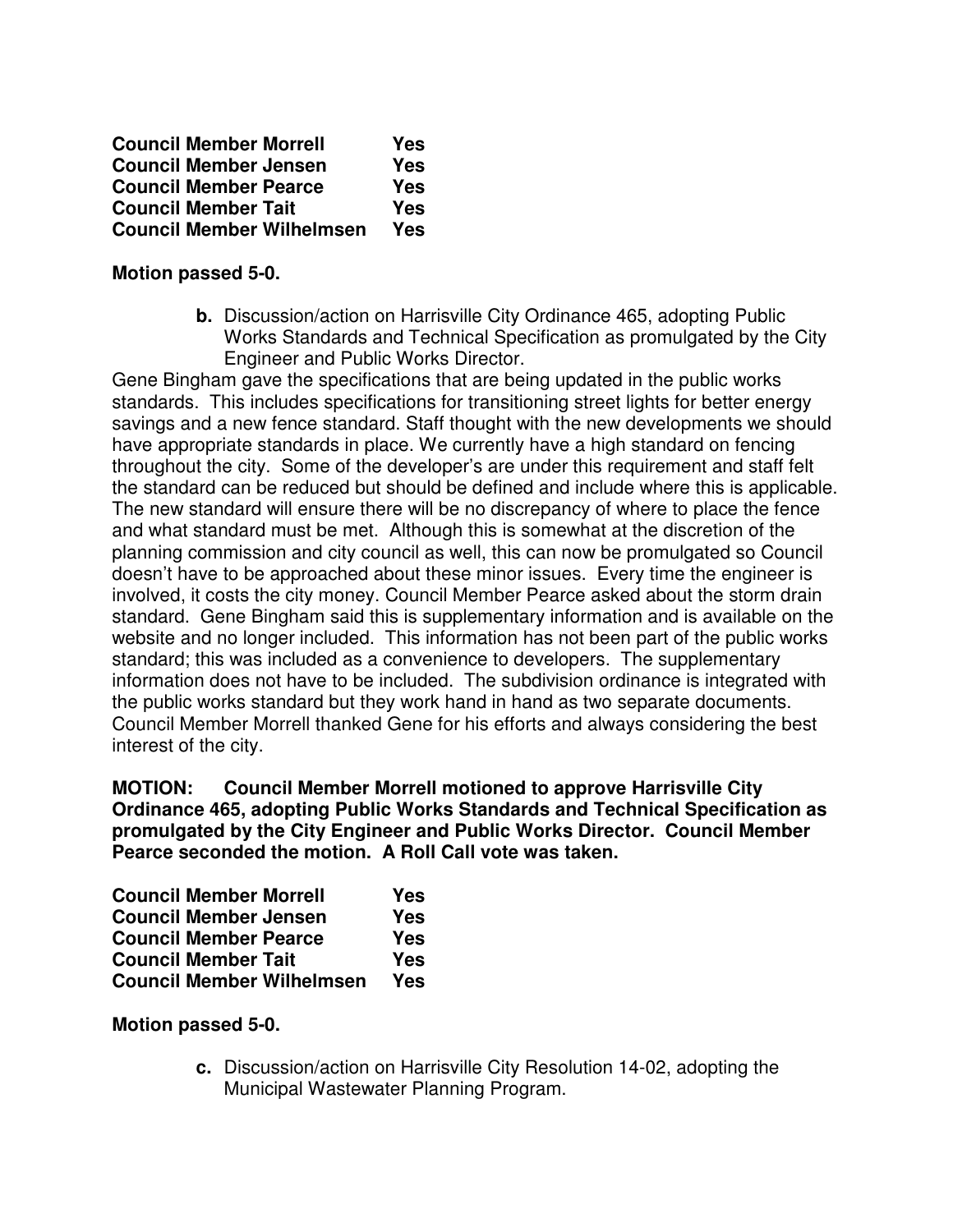Gene Bingham explained the state is now requiring a non comprehensive summary for the municipal wastewater planning program. Basically they want to know if we have a plan in place, certified operators and a funding mechanism. He informed Council the main line replacement fund is over \$300,000. In the near future, efforts should be focused in the older area where there are concrete pipes. Concrete is susceptible to damage from the gases; clay pipes are not. This is about a 30-35 year time frame project. We have two operators that are current in their certifications. Bill Morris drafted a resolution for this because the state version was incomplete. Once the resolution has passed, he will submit it to the state.

Mayor Richins asked if this is an annual requirement. Gene Bingham said the review is done annually but the resolution requirement is new. Although other cities are not doing the resolution, we are meeting all requirements.

#### **MOTION: Council Member Tait motioned to approve Harrisville City Resolution 14-02, adopting the Municipal Wastewater Planning Program. Council Member Pearce seconded the motion. A Roll Call vote was taken.**

| <b>Council Member Morrell</b>    | Yes        |
|----------------------------------|------------|
| <b>Council Member Jensen</b>     | Yes        |
| <b>Council Member Pearce</b>     | Yes        |
| <b>Council Member Tait</b>       | Yes        |
| <b>Council Member Wilhelmsen</b> | <b>Yes</b> |

#### **Motion passed 5-0.**

**d.** Discussion/action to approve 2014 Annual Paint Stripping Bids. Gene Bingham said this is the annual paint stripping bid project. There are no parking lots included this year. He informed Council he receives estimates every year to maintain fair pricing. This is just a formality to receive Council's approval on the project. Council Member Tait asked what the white "X" means when painted on roadways. Gene Bingham explained they tie this in with aerials for GPS tracking. Council Member Pearce asked how many gallons of paint will be used. Gene Bingham estimated 300 gallons. Gene Bingham explained historically if he gets multiple bids they come in with good numbers. Mayor Richins asked if this will include the new pedestrian crossing on 2000 N. Gene Bingham confirmed this has been added to the schedule.

#### **MOTION: Council Member Pearce motioned to approve 2014 Annual Paint Stripping Bids. Council Member Wilhelmsen seconded the motion. A Roll Call vote was taken.**

| <b>Council Member Morrell</b>    | Yes        |
|----------------------------------|------------|
| <b>Council Member Jensen</b>     | Yes        |
| <b>Council Member Pearce</b>     | Yes        |
| <b>Council Member Tait</b>       | Yes        |
| <b>Council Member Wilhelmsen</b> | <b>Yes</b> |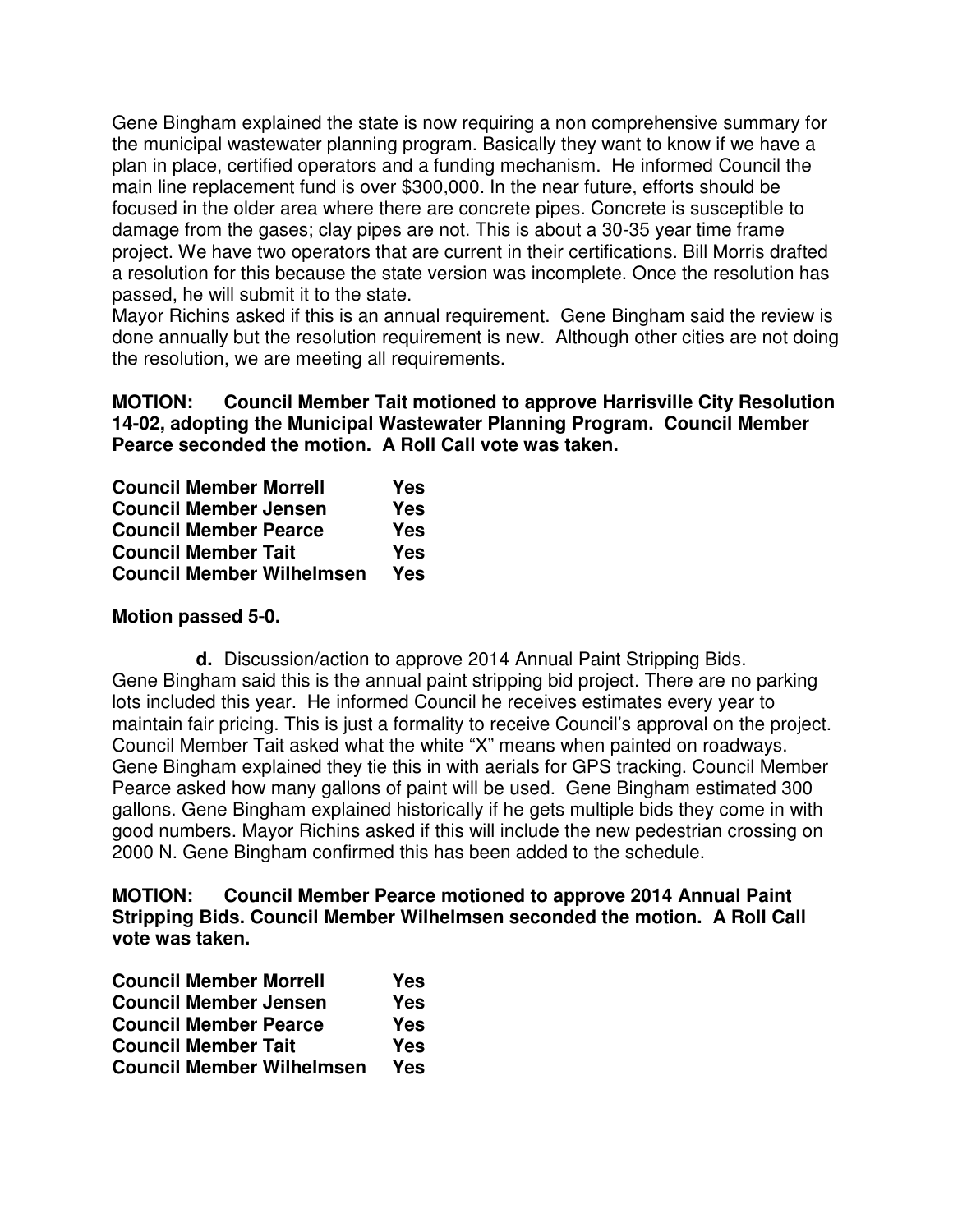## **Motion passed 5-0.**

**e.** Discussion/possible action to approve Final Acceptance of the following improvements of Greenland Estates Subdivision.

Bill Morris explained the procedure of approving final acceptance on subdivisions; this is where the city takes ownership of the development. Prior to giving final acceptance there are warrantees that must be met. This particular subdivision has been put in for a while. The developer didn't know he had to request this approval. Council Member Tait asked where the subdivision is located. Staff responded this is a three lot subdivision on Larsen Lane. This is a formal Council action. The sewer, culinary water and secondary water have all been established for more than three years. The city hasn't had any maintenance on this, everything is good. The road cuts have been sealed off for more than three years. A letter was sent out for the fence installation as this was a requirement. Conditional acceptance began on April 4, 2014 for the fence. Therefore, the fence and storm drain culverts do not qualify for final acceptance. Council Member Morrell asked if there will be some contingency held. Gene Bingham confirmed yes, we will still hold contingency on the fence and storm drain culverts.

#### **MOTION: Council Member Morrell motioned to approve Final Acceptance of the following improvements of Greenland Estates Subdivision subject to the Staff memo dated April 22, 2014. Council Member Tait seconded the motion. All Council Members voted aye. Motion passed.**

**f.** Discussion/possible action to set a public hearing for June 10, 2014 for purposes of amending the FY 2013-14 budget in accordance with UCA§10-6-127.

Lynn Fortie said he will be watching the end of this fiscal year closely to anticipate any necessary amendments. Council will need to set this public hearing in case any amendments are necessary to meet the state requirements.

#### **MOTION: Council Member Pearce motioned to set a public hearing for June 10, 2014 for purposes of amending the FY 2013-14 budget in accordance with UCA§10-6-127. Council Member Wilhelmsen seconded the motion. All Council Members voted aye. Motion passed.**

**g.** Discussion/possible action on adoption of tentative FY2014-15 budget in accordance with UCA§10-6-113, and set public hearing on proposed final budget for June 10, 2014.

Lynn Fortie said the tentative budget includes the \$38,510 deficit, and the other items discussed in the budget work session. Mayor Richins suggested any other options Council may have concerning the deficit should be submitted through email.

**MOTION: Council Member Tait motioned to adopt the tentative FY2014-15 budget in accordance with UCA 10-6-113, and set a public hearing on proposed final budget for June 10, 2014. Council Member Morrell seconded the motion. All Council Members voted aye. Motion passed.**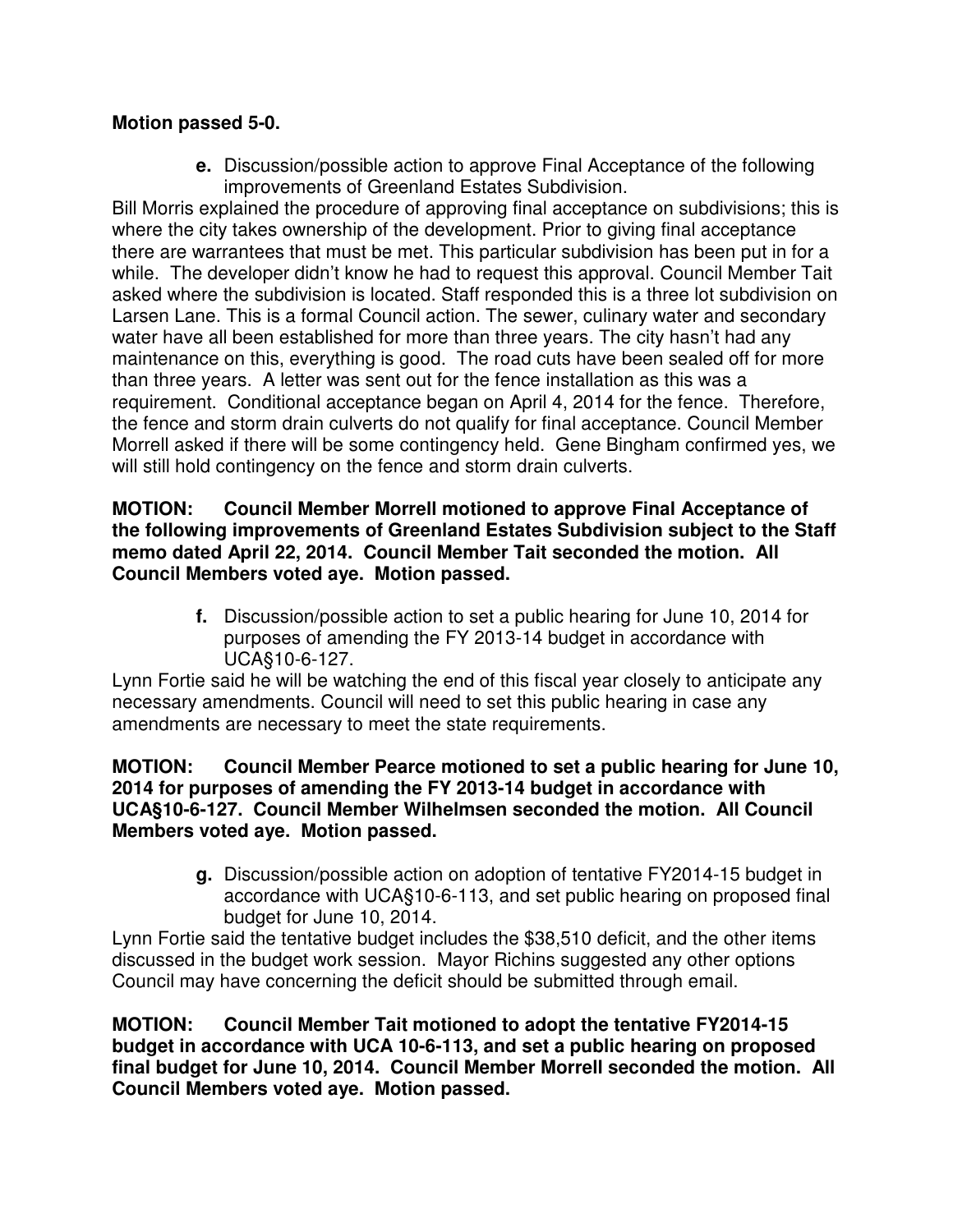### **5. Public Comments - (3 minute maximum)**

Steve Weiss, 528 W. 2250 N. addressed Council about his concern with parking at Millennial Park on 2000 N. Both sides of the street are packed with cars. Kids are darting out. He suggested making this a no parking zone. He has concern that someone is going to get injured or there is likely going to be an accident. People are also speeding in this area.

#### **6. Mayor/Council Follow-Up.**

Mayor Richins informed Council an email was received by a resident concerned with parking at Millennial Park on 2000 North as well. Visibility is low in this area and there is potential for pedestrian accidents. Staff discussed options and decided the best way to address the concern was to mark a "no parking" zone for three parking stalls directly in front of the middle access through the fence, and paint a pedestrian cross walk. The idea being to encourage individuals to utilize the LDS church parking lot and the cross walk to access the park. Staff also suggested implementing orange safety crossing flags in this area for pedestrians.

Council Member Jensen suggested making a no parking on the entire south side of the road bordering the park. She has concern there is still no safe place to walk on the south side of the road. Lack of sidewalk forces people to walk on the outside of the parked cars. Council Member Pearce suggested installing a sidewalk on the south side. Bill Morris asked Council if they prefer staff handle this concern and install a "No Parking" zone along the south side by painting the curb red and installing signs. Council Member Morrell asked if there is a pedestrian crossing sign that could be installed in this area. Council Member Wilhelmsen asked for a history of the fence installation. Gene Bingham said a previous administration requested the fence be installed in its current location. He informed Council Weber County built the detention basin and the fence was placed close to the road at that time. Council Member Wilhelmsen encouraged Council to implement a permanent solution. Gene Bingham pointed out the location of the potential sidewalk would parallel the walking track. Council Member Wilhelmsen expressed his concern that people will still be crossing the street. He suggested adding another entrance through the fence. Bill Morris said the city engineer could look for a more long term solution. Discussion was given on the exact location to place the pedestrian crossing. Gene Bingham explained the walking path ties into the sidewalk in the residential area. Council Member Jensen suggested removing the fence and putting in a sidewalk.

Bryan Fife said there has been an increase in use of this park due to other cities starting to charge for park use, and we are not. Our facilities are being flooded by the soccer associations. Bill Morris informed Council most other cities charge a \$100 per season fee per team. Council Member Jensen suggested implementing a similar fee. Bryan Fife pointed out park scheduling is time consuming. Staff removed the permanent goal posts so they could add more fields for additional playing area. There are also costs associated with replacing grass. He said the soccer season is early in the year and they use the basin even when it's wet and has water on it. Mayor and Council agreed to discuss this with the city engineer for a long term solution.